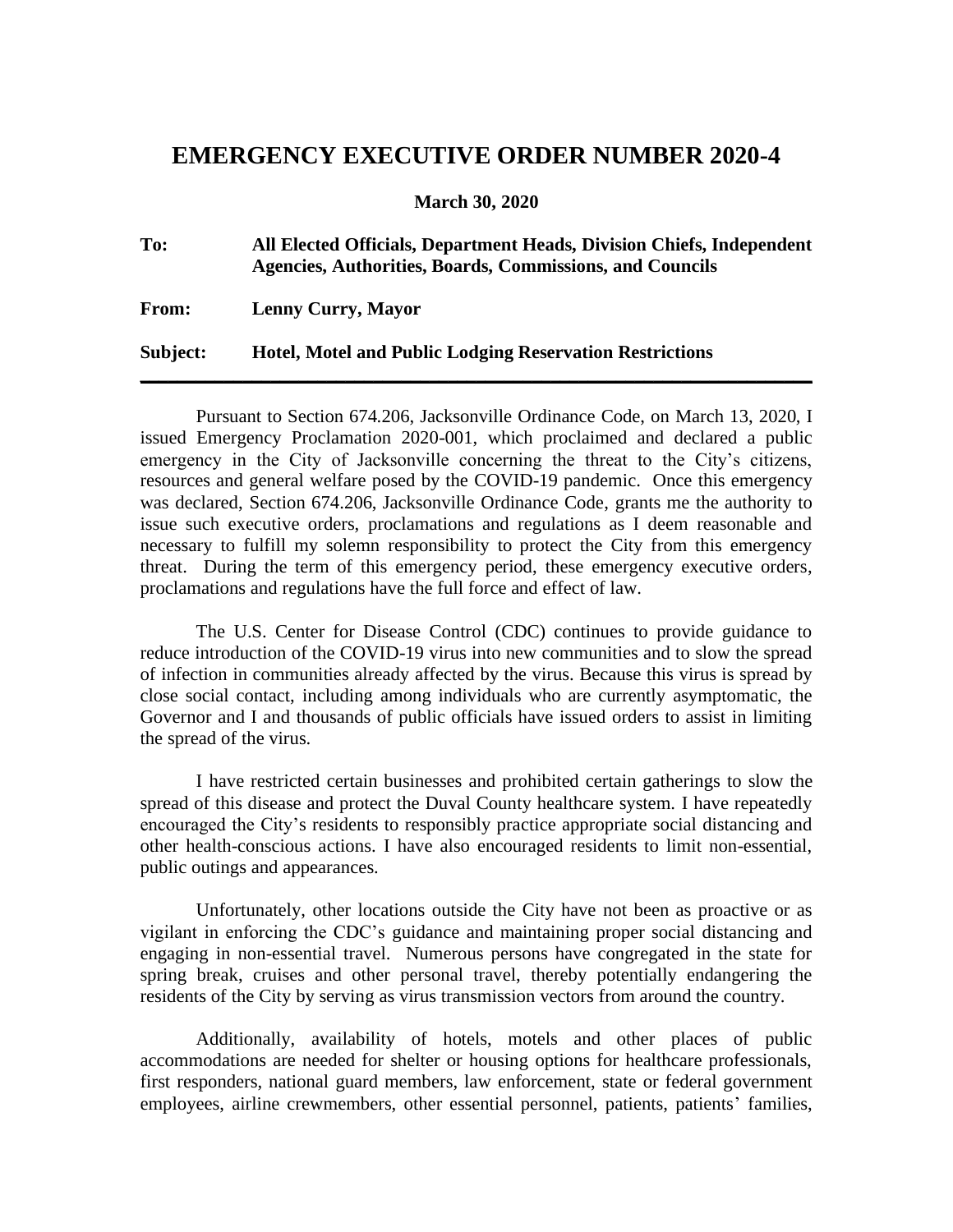journalists and others responding to the COVID-19 emergency, or displaced residents or visitors, persons unable to return to their homes due to exigent circumstances, persons utilizing public lodging as transitional housing or living arrangements, persons sheltering in public lodging due to domestic violence or other safety concerns, hotel employees, service providers and contractors or individuals who, for any reason, are temporarily unable to reside in their home. Further, many Duval County residents rely on hotels, motels and public lodging establishments for weekly and monthly long-term living arrangements and the closure of commercial lodging establishments would negatively affect their living arrangements.

THEREFORE, by virtue of the authority vested in me as Mayor by the Charter and Ordinance Code and as Chief Executive and Administrative Officer of the Consolidated Government, it is ordered:

To aid the availability of hotel rooms for (1) healthcare professionals, (2) first responders, (3) National Guard members, (4) law enforcement, (5) state or federal government employees, (6) airline crewmembers, (7) patients, (8) patients' families, (9) journalists, (10) others responding to COVID-19, (11) displaced residents or visitors, (12) persons unable to return their home due to COVID-19 impacts on travel, (13) persons who must vacate their homes due to exigent circumstances, such as fire or flood, (14) persons utilizing hotels as transitional living arrangements, (15) persons sheltering in hotels due to domestic violence, (16) hotel employees, service providers, and contractors, or (17) individuals who, for any reason, are temporarily unable to reside in their home ("Essential Lodgers"), the following restrictions shall apply to commercial lodging establishments:

- (a) Hotels, motels, and other commercial lodging establishments shall not accept new reservations for persons other than Essential Lodgers for stays at such establishment for the period of time during which the COVID-19 emergency proclamation remains in effect.
- (b) Hotels, motels, and other commercial lodging establishments may accept reservations for new Essential Lodgers.
- (c) This order does not apply to the rental of vacation rental properties, as defined in Section 509.242(1)(c), Florida Statutes, as such establishments are and continue to be governed by State of Florida Governor Executive Order 20-87, and any extensions or amendments thereto.
- (d) During the effective period of this Emergency Order, public lodging establishments shall not accept any occupants other than Essential Lodgers, regardless of when reservations were made, nor shall they extend existing reservations for any person other than Essential Lodgers.